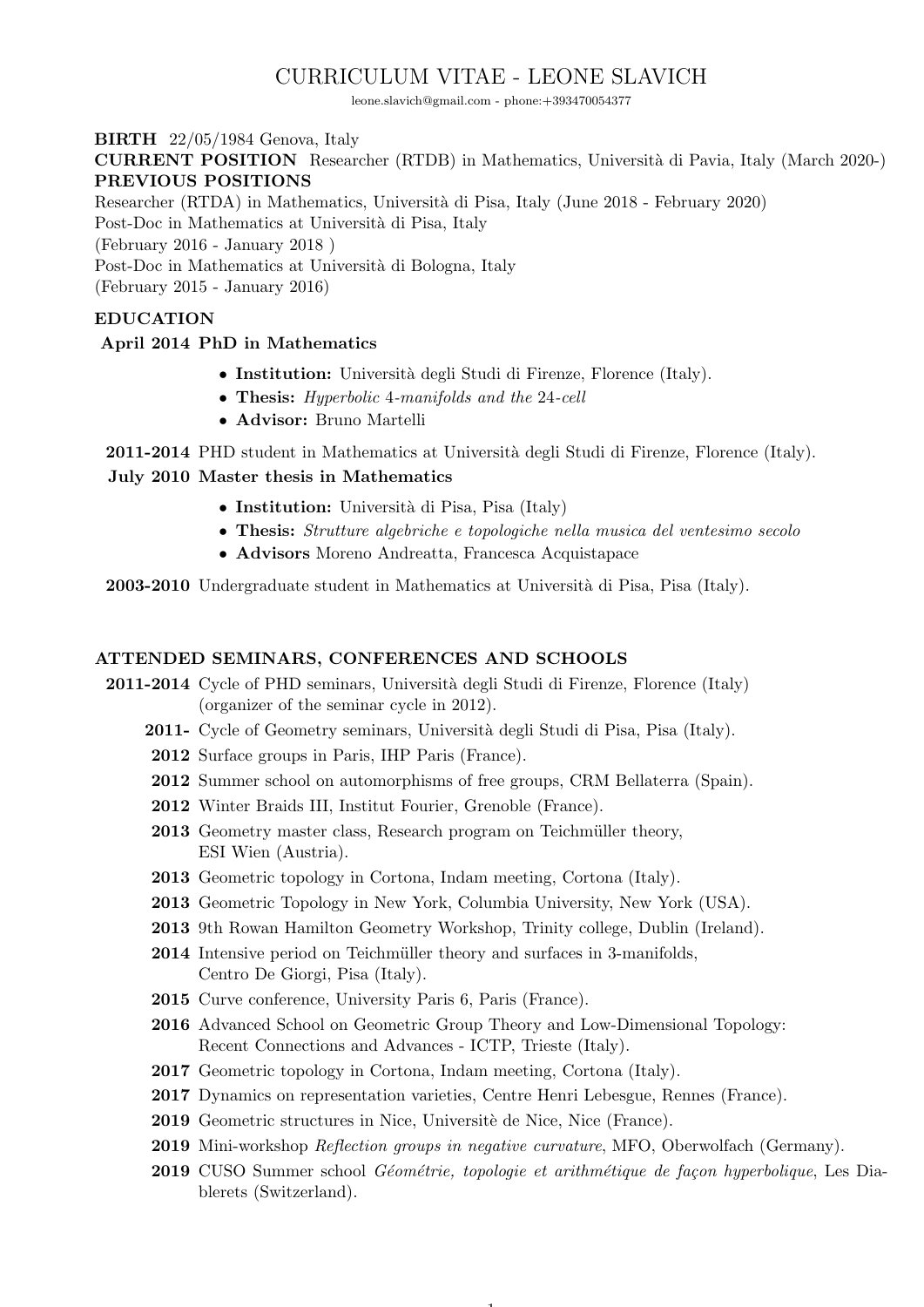## VISITING PERIODS

- 2009 October-December, Visiting Student at IRCAM, Paris (France).
- 2019 February 25-March 1, Department of Mathematics, Universitè de Neuchâtel, Neuchâtel (Switzerland).
- 2019 August 26-September 8, IMPA, Rio de Janeiro (Brazil).

### CONFERENCE TALKS

- 2011 April 7: Conference Rencontres mathematique/musique, IRMA, Strasbourg (France)
- 2017 February 24: Workshop 2017: Varietà reali e complesse: geometria, topologia e analisi armonica, Scuola Normale Superiore, Pisa (Italy)
- 2019 April 12: Mini-workshop Reflection groups in negative curvature, MFO, Oberwolfach, Germany.

#### INVITED TALKS

- 2014 May 28, Oberseminar Geometrie, Université de Fribourg, Fribourg (Switzerland)
- 2019 February 26, Geometry seminars, Universitè de Neuchâtel, Neuchâtel (Switzerland)
- 2019 September 29, Geometry seminars, IMPA, Rio de Janeiro (Brazil)
- 2020 December 8, Topology and Dynamics seminars, University of Florida, (USA) (online seminar)

RESEARCH INTERESTS: Low-dimensional topology, geometric topology, hyperbolic geometry,

Teichmüller theory, Kleinian group theory, hyperbolic manifolds in high dimensions, deformations of hyperbolic reflection groups, arithmetic group theory, Coxeter group theory

## LANGUAGES

- Italian (Native language)
- English (Fluent)
- French (Basic)

#### PUBLICATIONS

- A geometrically bounding hyperbolic link complement, Algebraic & Geometric Topology 15-2 (2015) 1175-1197; doi: 10.2140/agt.2015.15.1175
- Some hyperbolic 4-manifolds with low volume and number of cusps. Topology and its Applications 191 (2015) 1-9; doi: 10.1016/j.topol.2015.05.004
- A. Kolpakov, L. Slavich: Symmetries of hyperbolic 4-manifolds, International Mathematics Research Notices, Volume 2016, Issue 9, 2677-2716; doi: 10.1093/imrn/rnv210
- A.Kolpakov, L. Slavich: *Hyperbolic 4-manifolds, colorings and mutations*, Proc. London Math. Soc. 113 (2) (2016): 163-184. doi: 10.1112/plms/pdw025
- The complement of the figure-eight knot geometrically bounds, Proceedings of the American Mathematical Society 145(3) (2017), 1275-1285; doi: 10.1090/proc/13272
- A. Kolpakov, A. Reid, L. Slavich, Embedding arithmetic hyperbolic manifolds, Math. Res. Lett. 25 (2018), 1305–1328; doi: 10.4310/MRL.2018.v25.n4.a12
- S. Riolo, L. Slavich: *New hyperbolic 4-manifolds of low volume*, Algebraic & Geometric Topology 19-5 (2019) 2653-2676; doi: 10.2140/agt.2019.19.2653
- B. Martelli, S. Riolo, L. Slavich: Compact hyperbolic manifolds without spin structures, Geometry & Topology 24, Issue 5 (2020), 2647-2674, doi:10.2140/gt.2020.24.2647
- A. Kolpakov, S. Riolo, L. Slavich: Embedding non-arithmetic hyperbolic manifolds, to appear on Math. Res. Lett. preprint arXiv:2003.01707
- B. Martelli, S. Riolo, L. Slavich: Convex plumbings in closed hyperbolic 4-manifolds, Geometriae Dedicata 212 (2020), 243-259 https://doi.org/10.1007/s10711-020-00557-z.